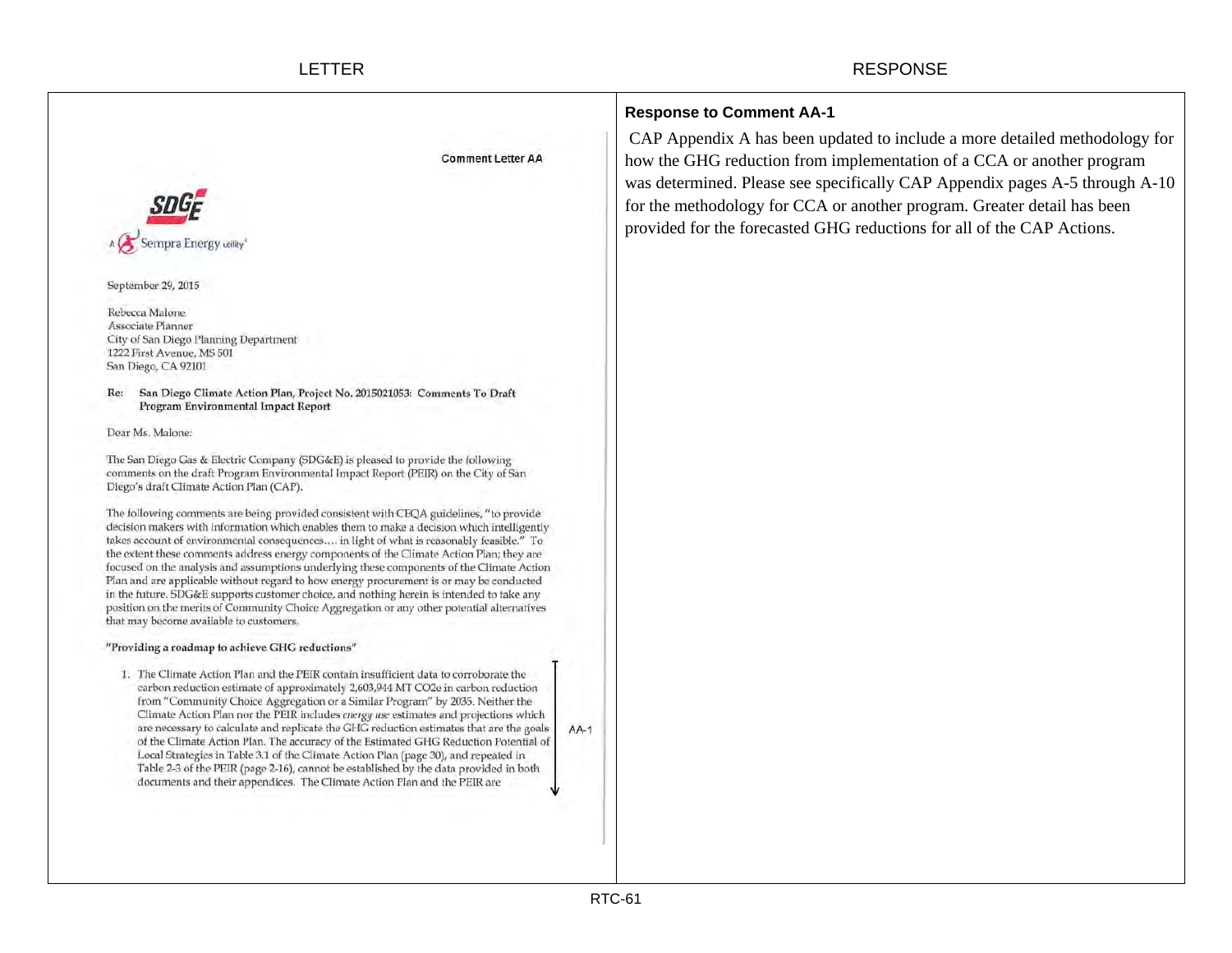|                                                                                                                                                                                                                                                                                                                                                                                                                                                                                                                                                                                                                                                                                                                                                                                                                                                                                                                                                                                                                                                                                                                                                                                                                                                                                                                                        |        | <b>Response to Comment AA-2</b>                                                                                                                                                                                                                                                                                                                                                                                             |
|----------------------------------------------------------------------------------------------------------------------------------------------------------------------------------------------------------------------------------------------------------------------------------------------------------------------------------------------------------------------------------------------------------------------------------------------------------------------------------------------------------------------------------------------------------------------------------------------------------------------------------------------------------------------------------------------------------------------------------------------------------------------------------------------------------------------------------------------------------------------------------------------------------------------------------------------------------------------------------------------------------------------------------------------------------------------------------------------------------------------------------------------------------------------------------------------------------------------------------------------------------------------------------------------------------------------------------------|--------|-----------------------------------------------------------------------------------------------------------------------------------------------------------------------------------------------------------------------------------------------------------------------------------------------------------------------------------------------------------------------------------------------------------------------------|
| <b>Comment Letter AA</b><br>predicated upon the clear and correct GHG reduction targets. It is imperative that the<br>math behind this target, and all other actions that impact electric usage, be transparent<br>and readily available in order to provide a reliable Climate Action Plan roadmap for<br>evaluation by San Diego's decision makers.<br>In Strategy 2.1: Clean and Renewable Energy, neither the Climate Action Plan nor the<br>2.<br>PEIR appropriately separate the GHG reductions that would be achieved by State<br>mandates alone in the absence of a Climate Action Plan, from those that are attributed<br>to a "Community Choice Aggregator or a Similar Program" by 2035.<br>This is a critical data point that will enable decision makers to assess the City's<br>actionable GHG reduction targets that correspond to a 100 percent renewable goal.<br>The roadmap must have a correct GHG reduction target. Without clear identification<br>of this actionable target, decision makers cannot properly plan nor assess the                                                                                                                                                                                                                                                                                | $AA-1$ | Comment noted. Revisions to the CAP and CAP Appendix A separate out the<br>emissions reductions associated with Community Choice Aggregation or<br>another program that are attributable to the statewide Renewable Portfolio<br>Standard. This change decreased the amount of reductions achieved at the local<br>level, and increased the amount at the State level-the overall level of<br>reductions remained the same. |
| environmental effectiveness, costs, and social equity of the strategies, actions, and<br>supporting measures to achieve the remaining actionable percentage of GHG carbon<br>reductions after deducting reductions that will happen on their own under State<br>mandates without action by the City.<br>As presented in the Climate Action Plan and PEIR, the GHG reductions listed as part<br>of Strategy 2.1: Clean and Renewable Energy overstate the actual GHG reductions that<br>would occur from a "Community Choice Aggregation Program or Another Program"<br>and understate carbon reductions from State mandates by 2035. Strategy 2.1: Clean and<br>Renewable Energy of Table 3.1 states that "Community Choice Aggregation Program or<br>Another Program" will result in an approximate 2.6 million MT CO2e reduction by<br>2035. The GHG reductions attributed to "Community Choice Aggregation Program or<br>Another Program" were determined by calculating the difference between the 2010<br>GHG baseline and zero GHG emissions associated with 100 percent renewable power,<br>assuming the amount of energy that will be served under this program. <sup>1</sup> This<br>calculation fails to account for much higher renewable content required under State<br>mandates than that included in the 2010 baseline. | AA-2   |                                                                                                                                                                                                                                                                                                                                                                                                                             |
| The Climate Action Plan recognizes both the current 33 percent renewable portfolio<br>standard (RPS) and the State's most recent direction to increase this percentage. <sup>2</sup><br>Senate Bill 350 recently approved by the Legislature would require 50 percent<br>renewables by 2030. The Climate Action Plan assumes that the portfolio of those not<br>choosing "Community Choice Aggregation Program or Another Program" for energy<br>will be at least 60 percent renewable and assigns that corresponding GHG reduction to<br>the California RPS. The Climate Action Plan states that extrapolating SDG&E's<br>current renewable supply trend in complying with the state's renewable mandates<br>would yield a renewable content of about 67%. <sup>3</sup> Yet, the GHG reduction from this                                                                                                                                                                                                                                                                                                                                                                                                                                                                                                                              |        |                                                                                                                                                                                                                                                                                                                                                                                                                             |
| The method used to calculate this value is explained in page B-25 of the Appendices.<br><sup>2</sup> See page 21 for baseline RP assumption.<br><sup>3</sup> See Appendices page B-6.                                                                                                                                                                                                                                                                                                                                                                                                                                                                                                                                                                                                                                                                                                                                                                                                                                                                                                                                                                                                                                                                                                                                                  |        |                                                                                                                                                                                                                                                                                                                                                                                                                             |
|                                                                                                                                                                                                                                                                                                                                                                                                                                                                                                                                                                                                                                                                                                                                                                                                                                                                                                                                                                                                                                                                                                                                                                                                                                                                                                                                        |        |                                                                                                                                                                                                                                                                                                                                                                                                                             |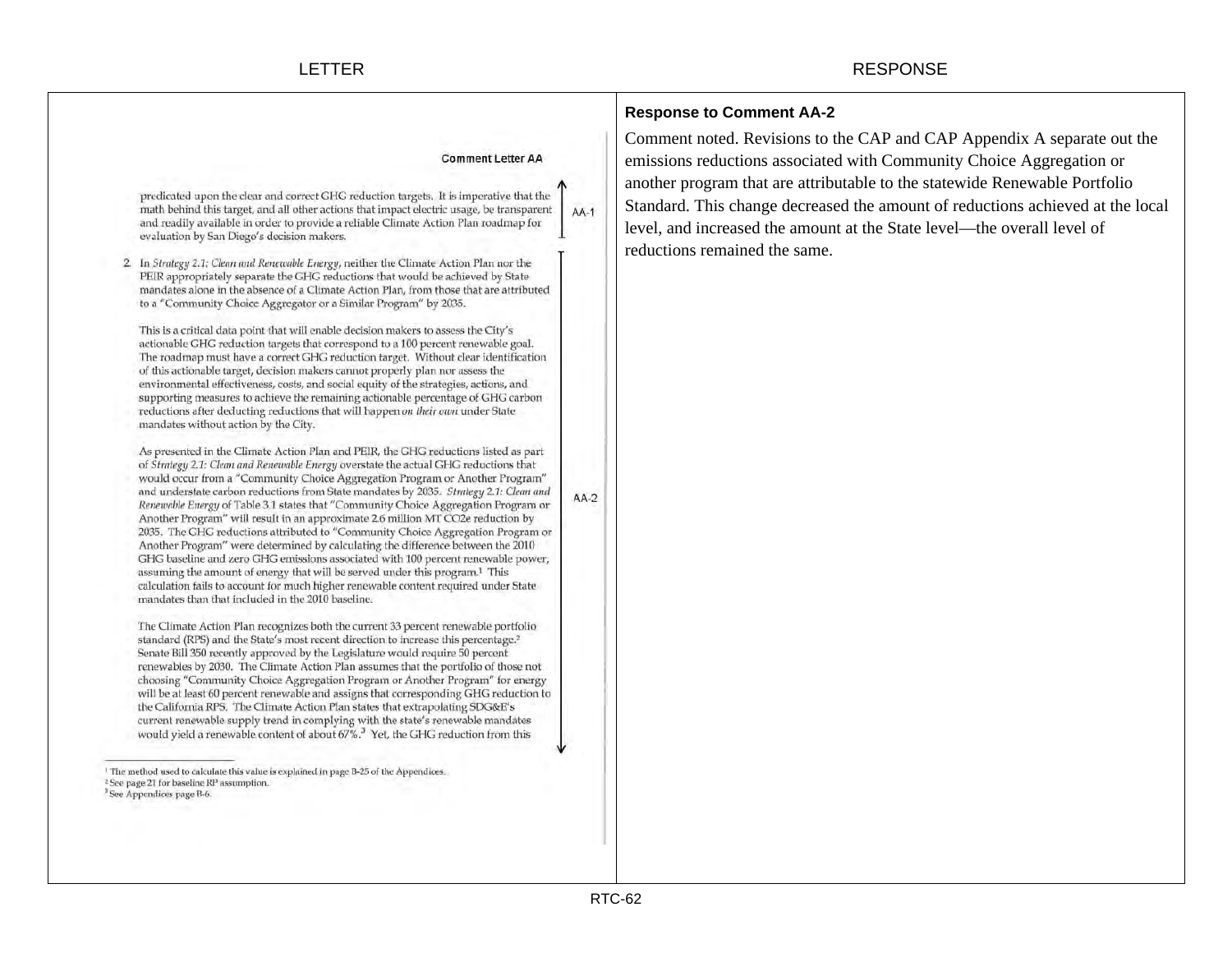State RPS program is not deducted in the calculation for the energy associated with "Community Choice Aggregation Program or Another Program." The GHG intensity of City residents not choosing the "Community Choice Aggregation Program or Another Program" would be that of the SDG&E resource portfolio - approximately 262 lbs./MWHr.4 Thus, the GHG reductions achieved from moving from the 2010 baseline to 67% renewables in 2035, including GHG reductions from State mandates,  $AA-2$ would result in about 1.7 million MT CO2e in reductions, or about 65 percent of the entire reduction, attributable to State mandates. This 1.7 million MT CO2e is erroneously attributed to "Community Choice Aggregation Program or Another Program" in the Climate Action Plan and the PEIR.

This portion of GHG reduction should be removed from the "Community Choice Aggregation Program or Another Program" line and moved to the State policy section in Table 3.1 of the Climate Action Plan and in the corresponding tables of the PEIR. This correction does not change the total reductions in the Climate Action Plan; it just correctly identifies the driving factor for these GHG reductions. Once corrected, this  $AA-3$ leaves 35 percent of the total (uncorroborated) 2.6 million MT CO2e in GHG reductions in Strategy 2.1: Clean and Renewable Energy for City decision makers to consider achieving under "Community Choice Aggregation Program or Another Program."

3. The 100 percent renewable level is untested in the PEIR. A major element of the Climate Action Plan is to achieve an energy supply with near zero GHG emissions. This is a noble, bold, but untested strategy in terms of both cost and maintaining electric system reliability that the residents of San Diego have grown accustomed to and will continue to expect in the future. The City does not operate its own electrical grid and will be relying on the California Independent System Operator (CAISO) to balance supply and demand. The City needs to consider that not only them but other parties, including every electric supplier in the state, will be increasing the use of renewables to meet state mandates at a minimum. The Climate Action Plan assumes that the City can buy any mix of large-scale renewables that it wants, including using Renewable Energy Credits, and as long as at the end of the year the total renewable energy production equals total energy city use, then the Climate Action Plan has achieved its goal.

This is far from achieving the goal stated on page 35 of the Climate Action Plan: "Achieving 100% renewable energy on the city-wide grid by 2035." In fact, whether buying actual large-scale renewable power, relying on new local distributed renewable power, or relying on virtual renewable power through RECs from any location (there is no stated limit that the City's purchases have to be in California), the Climate Action Plan would necessarily rely on the use of local natural gas-fired power

## **Response to Comment AA-3**

See Response to Comment AA-2. All GHG reductions attributable to State actions have been categorized as such in the CAP and the FEIR.

# **Response to Comment AA-4**

As specified in the CAP, on page 35, the City will "[c]omplete a citywide Community Choice Aggregation Feasibility Study" as part of the implementation strategy for Action 2.1, which will consider these issues. Calculations are based on reasonable assumptions. Please see CAP Chapter 3 regarding CAP implementation monitoring and reporting, including annual reporting.

 $AA-4$ 

<sup>\*</sup> See Appendices page B-24 for the assumption regarding SDG&E's portfolio in meeting the state's RPS mandate. The intensity was calculated assuming the non-renewable power was natural gas with an emission rate of 810 lbs./MWH.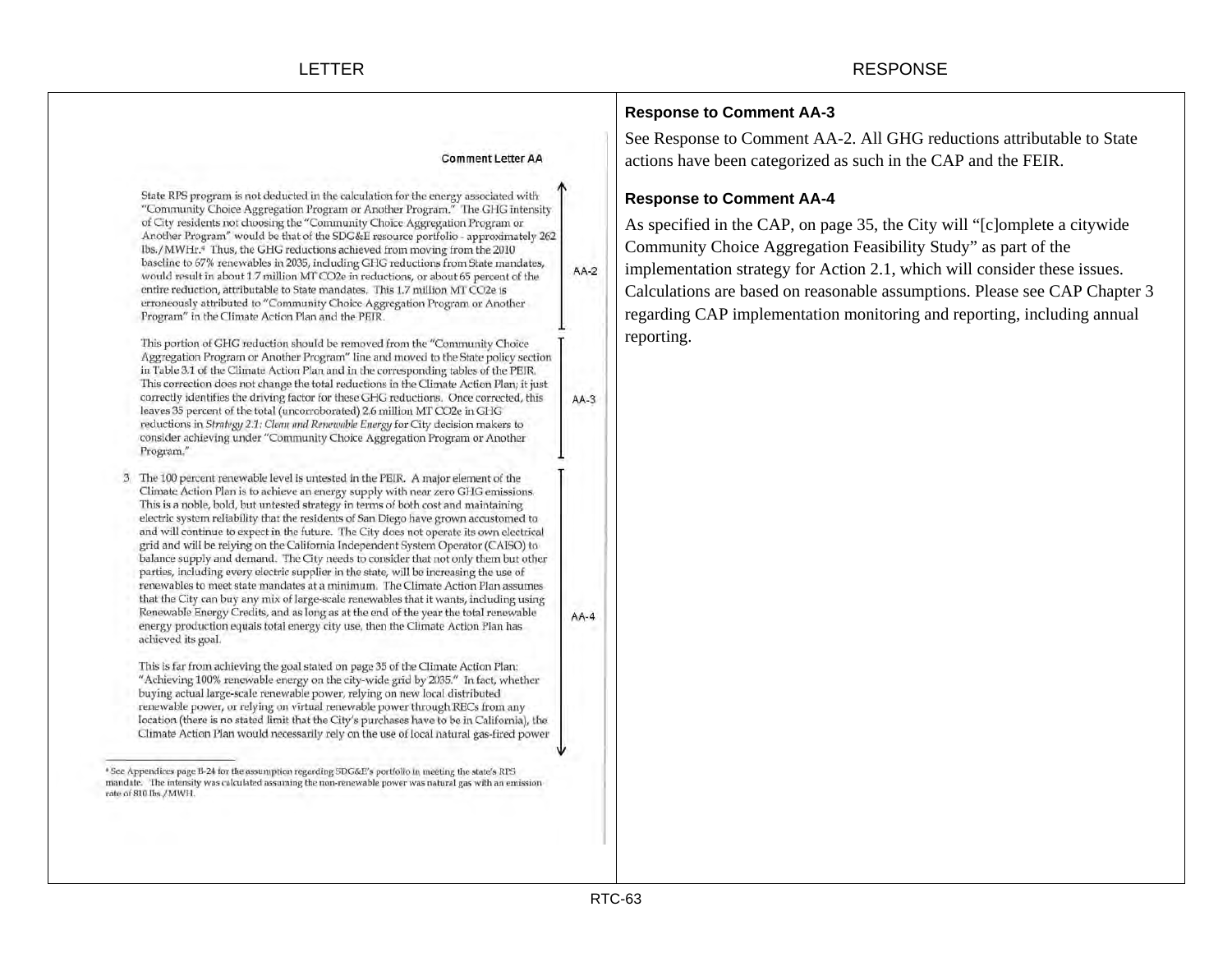plants to maintain grid stability, especially at peak usage hours in the evenings. Battery storage, deployed in unprecedented quantities and at great costs relative to natural gas-fired power plants, is a possible alternative. SDG&E is a leader in the deployment of battery storage and earlier this year achieved an unprecedented task, powering an entire community, Borrego Springs, for nine hours on renewable power and batteries alone. Neither the feasibility nor the grid impacts of new large-scale renewables projects and of small-scale renewable projects are analyzed in the PEIR. Neither peak natural gas requirements nor peak battery storage requirements needed to maintain the grid and reliable electric service when renewables are naturally unavailable are addressed in the PEIR.

Natural gas is needed to provide grid reliability, as more and more intermittent renewable resources are integrated into the system. In just the last five years, natural gas has enabled SDG&E to increase the amount of renewable energy in its portfolio by more than 20 percent -- from 11 percent in 2010 to 33 percent today. In that same time period, SDG&E has eliminated coal and nuclear as contracted energy sources from its portfolio. Natural gas electric generation will remain an important resource for ensuring reliability for the San Diego region and beyond, even as more and more renewable resources and energy storage solutions are integrated. The PEIR does not address the necessary interaction of renewables and natural gas or the operational and environmental effects of this interaction. While the vast majority of the rest of the nation grapples with weaning itself off coal and transitioning to natural gas, SDG&E has no contracts for coal-based power and has pioneered the use of natural gas to support increasing percentages of renewables in its energy mix. A discussion on natural gas is a necessary part of a credible energy roadmap.

The PEIR also does not address "the potential contribution of a large-scale pumped storage project toward meeting the City's renewable energy needs" mentioned in the Climate Action Plan (page 24). This potential "multi-year renewable energy project at the San Vicente Reservoir" would be in partnership with the San Diego County Water Authority. Under state law, large-scale hydroelectric pumped storage projects are not eligible for the renewable portfolio standard (Renewables Portfolio Standard Eligibility Commission Guidebook, California Energy Commission. May 2012, pages 19-28). Moreover, pumped storage uses water and gravity to store and dispatch energy. It does not generate energy, renewable or otherwise. Pumped storage relies on purchased energy to pump water from one basin to another in order to exploit price arbitrage opportunities in the pricing of electricity at different times of day. The carbon content of a pumped storage project's electricity is that of the energy used to pump water into a storage basin. State law notwithstanding, the purchased electricity to pump water into a storage basin would have to be 100 percent renewable for such a project to be considered a renewable storage project.

# **Response to Comment AA-5**

Natural gas is not a 100 percent renewable energy source, and thus, was not included specifically in the CAP strategies. CAP Appendix A includes natural gas, as it is an energy source currently in use.

# **Response to Comment AA-6**

The CAP's reference to the "potential contribution of a large-scaled pumped storage project toward meeting the City's renewable energy needs" is in a list of examples of the "Growing Presence of Renewable Energy in San Diego." It describes a partnership between the City and the San Diego County Water Authority to conduct an in-depth study of the feasibility of a multi-year renewable energy project at San Vicente Reservoir. The CAP does not include any reductions attributable to this reference.

 $AA-6$ 

 $AA-4$ 

 $AA-5$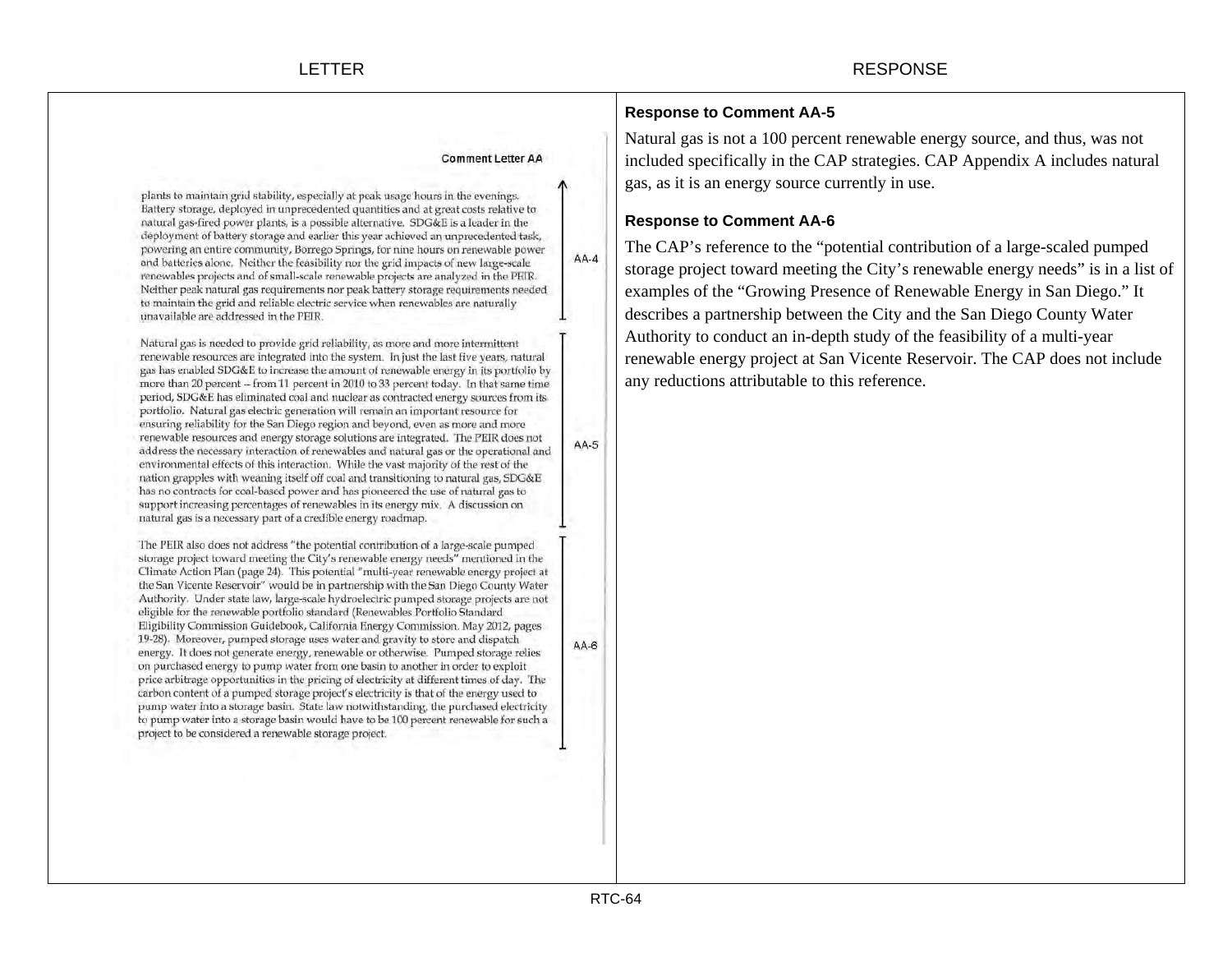|                                                                                                                                                                                                                                                                                                                                                                                                                                                                                                                                                                                                                                                                                                                                                                                                                                                                                                                                                                                                                                                                                                                                                                                                                                                                                                                                                                                                                                  |             | <b>Response to Comment AA-7</b>                                                                                                                                                                                                                                                                                                                                                                                                      |
|----------------------------------------------------------------------------------------------------------------------------------------------------------------------------------------------------------------------------------------------------------------------------------------------------------------------------------------------------------------------------------------------------------------------------------------------------------------------------------------------------------------------------------------------------------------------------------------------------------------------------------------------------------------------------------------------------------------------------------------------------------------------------------------------------------------------------------------------------------------------------------------------------------------------------------------------------------------------------------------------------------------------------------------------------------------------------------------------------------------------------------------------------------------------------------------------------------------------------------------------------------------------------------------------------------------------------------------------------------------------------------------------------------------------------------|-------------|--------------------------------------------------------------------------------------------------------------------------------------------------------------------------------------------------------------------------------------------------------------------------------------------------------------------------------------------------------------------------------------------------------------------------------------|
| <b>Comment Letter AA</b><br>At this point, neither the Climate Action Plan nor the PEIR have provided a roadmap or<br>analyzed the feasibility of a roadmap to achieve 100 percent renewables. That roadmap to<br>examine the feasibility of 100 percent renewables should use the same definition of<br>renewables that is used for the State RPS so that a consistent standard is employed to<br>measure incremental GHG emission reductions from the 2010 baseline that would occur<br>under current and prospective state law and mandates.                                                                                                                                                                                                                                                                                                                                                                                                                                                                                                                                                                                                                                                                                                                                                                                                                                                                                  | <b>AA-7</b> | The purpose of the CAP is to assess the policies and actions needed to reduce<br>emissions to meet specified targets. Please see CAP Chapter 3 regarding CAI<br>implementation monitoring and reporting, including annual reporting.<br><b>Response to Comment AA-8</b><br>Recent changes to legislation either remain consistent with current GHG<br>estimates in the CAP or are anticipated to generate additional reductions. The |
| "Conform to California Laws and Regulations"                                                                                                                                                                                                                                                                                                                                                                                                                                                                                                                                                                                                                                                                                                                                                                                                                                                                                                                                                                                                                                                                                                                                                                                                                                                                                                                                                                                     |             | CAP calculations assume a 50 percent level of renewable energy for 2030,                                                                                                                                                                                                                                                                                                                                                             |
| The Regulatory Sections of the PEIR do not account for Senate Bill 350 (DeLeon), the Clean<br>Energy and Pollution Reduction Act of 2015. On September 11 of this year, the Legislature<br>approved SB 350, which sets a 50 percent renewable requirement for retail sellers of<br>electricity, set a goal to double the amount of energy efficiency savings in the state and<br>mandates a review of energy efficiency rebates and incentives to achieve the goal, and states<br>Legislative intent to support electric charging and natural gas infrastructure. This bill and<br>several active applications at the California Public Utilities Commission are likely to change<br>the amount of carbon reductions in both the electric sector, the natural gas sector, and the<br>transportation sector that will result from state mandates. The carbon reduction and costs to<br>achieve Strategy 1: Water & Energy Efficiency in Buildings, for example, are very likely to be<br>affected by the mandated review and potential changes to rebates and incentives ordered by<br>the California Energy Commission and the CPUC. Although the timing of SB 350 and<br>ongoing and expected regulatory proceedings at the CPUC complicate inclusion in the PEIR,<br>there is no doubt that these issues will affect, and potentially reduce significantly, the carbon<br>reduction targets of the City beyond state mandates. |             | consistent with SB 350. Please see CAP Chapter 3 regarding CAP<br>implementation monitoring and reporting, including annual reporting. Please<br>also see Response to Comment U-5.                                                                                                                                                                                                                                                   |
|                                                                                                                                                                                                                                                                                                                                                                                                                                                                                                                                                                                                                                                                                                                                                                                                                                                                                                                                                                                                                                                                                                                                                                                                                                                                                                                                                                                                                                  | $AA-8$      | <b>Response to Comment AA-9</b>                                                                                                                                                                                                                                                                                                                                                                                                      |
|                                                                                                                                                                                                                                                                                                                                                                                                                                                                                                                                                                                                                                                                                                                                                                                                                                                                                                                                                                                                                                                                                                                                                                                                                                                                                                                                                                                                                                  |             | The Draft EIR has been revised to reflect that the CMAP Alternative is the<br>environmentally superior alternative in that it would eliminate or reduce the<br>severity of impacts related to the implementation of large-scale renewable<br>energy projects. The commenter is correct that local GHG emissions achieved<br>under the CAP would be lower than those in the CMAP Alternative, but that                                |
| The CMAP Alternative                                                                                                                                                                                                                                                                                                                                                                                                                                                                                                                                                                                                                                                                                                                                                                                                                                                                                                                                                                                                                                                                                                                                                                                                                                                                                                                                                                                                             |             | overall reductions in the CAP would be greater than those shown in the CMA                                                                                                                                                                                                                                                                                                                                                           |
| The PEIR provides an "Alternatives" analysis within Chapter 8 (pages 8-1 to 8-14). This                                                                                                                                                                                                                                                                                                                                                                                                                                                                                                                                                                                                                                                                                                                                                                                                                                                                                                                                                                                                                                                                                                                                                                                                                                                                                                                                          |             | because additional state and federal reductions are included in the CAP. The                                                                                                                                                                                                                                                                                                                                                         |

The PEIR analysis compares the Project (Climate Action Plan) to both the No Project alternative and a previously developed plan that was not adopted, namely the 2012 Climate Mitigation and Adaptation Plan (CMAP).

The CMAP was the initial GHG reduction plan considered by the City that provided policy direction and identified actions that the City and community could take to reduce GHG emissions consistent with AB 32. The City released a draft of the CMAP in August, 2012, but  $AA-9$ the plan was never adopted. This Alternative would adopt and implement the 2012 Draft CMAP instead of the CAP. The CMAP Alternative establishes a planning horizon of 2013-2035 and includes the following: quantifies GHG emissions from community-at-large and City operations; establishes reduction targets for 2020, 2035 and 2050; identifies strategies and measures to reduce GHG levels, focusing on those that the City has authority to implement; and provides guidance for monitoring progress on an annual basis. In addition, the CMAP Alternative highlights climate change vulnerabilities, adaptation strategies, and recommendations for further research. The CMAP Alternative, similar to the proposed Project, focuses on four categories of GHG sources and associated reduction strategies:

energy projects. The commenter is correct that local GHG emissions achieved overall reductions in the CAP would be greater than those shown in the CMAP lower locally-achieved actions are due to rapidly changing federal and state regulatory environment. Where state and federal programs result in certain greenhouse gas emissions reductions, implementation of certain local measures become obsolete.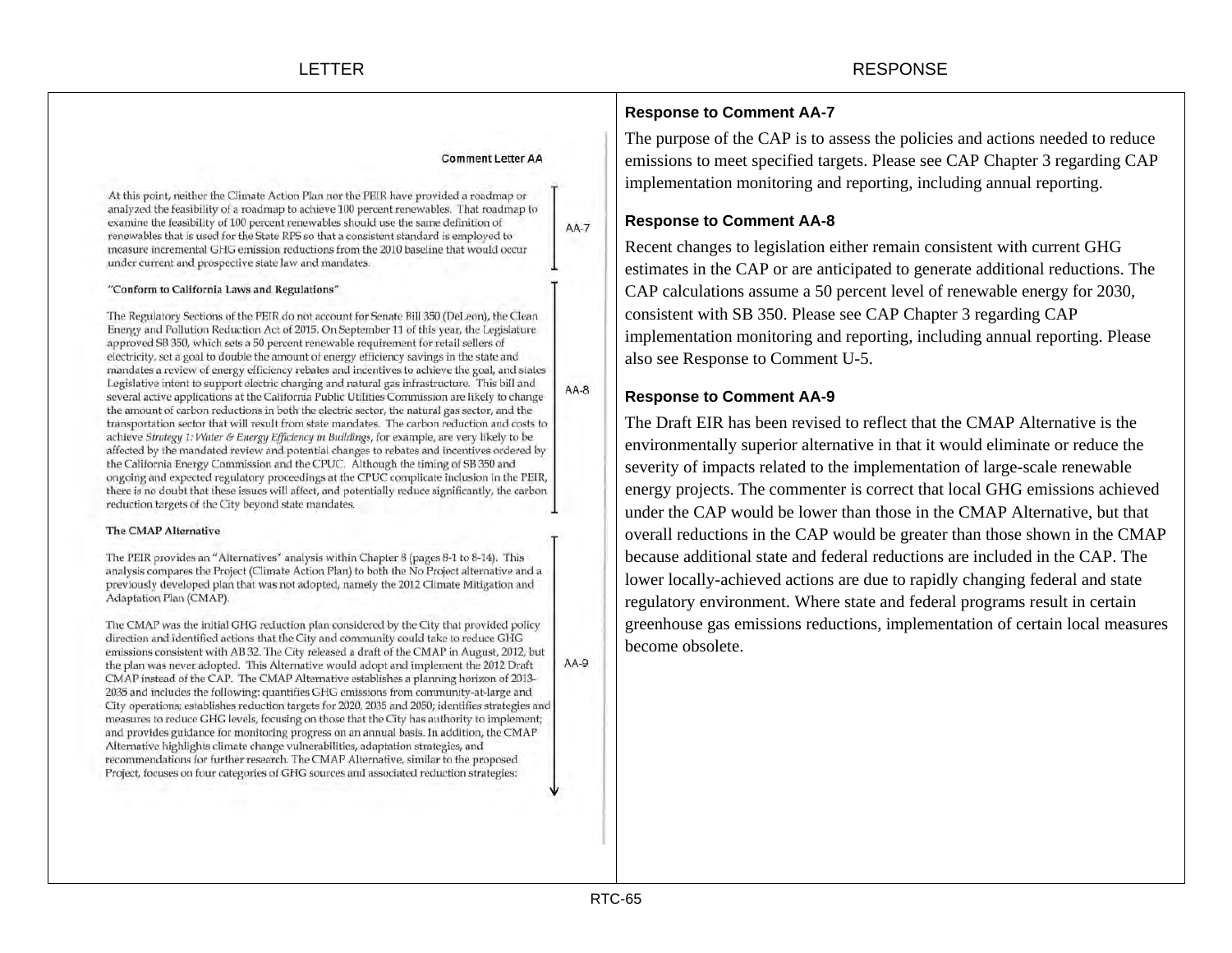|                    |                                                                                                                                                                                                                                                                                                                                                                                                                                                                                                                                                                                                                            |                                                                                                                                                                                                                                                                                                                                                                                                                                                                                                                                                                                                                                                                                                                                                                                                                                                                                                                                               |      | <b>Response to Comment AA-10</b>                                           |
|--------------------|----------------------------------------------------------------------------------------------------------------------------------------------------------------------------------------------------------------------------------------------------------------------------------------------------------------------------------------------------------------------------------------------------------------------------------------------------------------------------------------------------------------------------------------------------------------------------------------------------------------------------|-----------------------------------------------------------------------------------------------------------------------------------------------------------------------------------------------------------------------------------------------------------------------------------------------------------------------------------------------------------------------------------------------------------------------------------------------------------------------------------------------------------------------------------------------------------------------------------------------------------------------------------------------------------------------------------------------------------------------------------------------------------------------------------------------------------------------------------------------------------------------------------------------------------------------------------------------|------|----------------------------------------------------------------------------|
|                    |                                                                                                                                                                                                                                                                                                                                                                                                                                                                                                                                                                                                                            |                                                                                                                                                                                                                                                                                                                                                                                                                                                                                                                                                                                                                                                                                                                                                                                                                                                                                                                                               |      | This comment does not address the adequacy of the Draft EIR. Regarding the |
|                    |                                                                                                                                                                                                                                                                                                                                                                                                                                                                                                                                                                                                                            | <b>Comment Letter AA</b>                                                                                                                                                                                                                                                                                                                                                                                                                                                                                                                                                                                                                                                                                                                                                                                                                                                                                                                      |      | CMAP Alternative more generally, please see Response to Comment AA-9.      |
|                    | 2020, and about 3.3 million MT by 2035, However, the CAP projects much higher<br>substantially higher than projected in the CMAP." The PEIR concludes:<br>"[there is] little difference in severity of impacts between the Project and the<br>alternatives. The No Project Alternative would have an additional significant<br>impact related to GHGs, since it would not implement the policies regarding<br>reduction of GHGs contained in the General Plan. The CMAP Alternative<br>effective as the CAP in reducing GHG emissions."<br>below (which was not provided in the PEIR) indicates that the conclusion of the | The PEIR notes that "the CMAP Alternative would implement local programs that would<br>achieve a projected reduction of about 1.6 million MT of CO2e below business as usual by<br>reductions from State and federal programs, such that the overall GHG reduction by 2035 is<br>would have somewhat reduced impacts related to land use, but would not be as<br>This last statement appears to be the result of the fact that State and federal GHG mandates<br>that will result in future GHG reductions within the City were never incorporated into the<br>CMAP. In any case the PEIR concludes that the Climate Action Plan is the environmentally<br>superior alterative because both the No Project alternative and the CMAP alternative would<br>have greater impacts related to GHGs than the proposed Climate Action Plan. The table<br>environmental superiority of the Climate Action Plan seems to be based on only one criteria | AA-9 |                                                                            |
| Plan               | by 2020 and comparable local GHG reductions by 2035.<br><b>Projected Local GHG Reductions</b><br>(below baseline) by 2020 Target                                                                                                                                                                                                                                                                                                                                                                                                                                                                                           | inclusion of future projected GHG reductions attributable to both state and federal programs<br>It is clear that the CMAP alternative would result in more substantial local GHG reductions<br>Projected GHG Reductions Resulting from Local Strategies - PEIR Alternatives<br><b>Projected Local GHG Reductions</b><br>(below baseline) by 2035 Target                                                                                                                                                                                                                                                                                                                                                                                                                                                                                                                                                                                       |      |                                                                            |
|                    |                                                                                                                                                                                                                                                                                                                                                                                                                                                                                                                                                                                                                            |                                                                                                                                                                                                                                                                                                                                                                                                                                                                                                                                                                                                                                                                                                                                                                                                                                                                                                                                               |      |                                                                            |
|                    | Year                                                                                                                                                                                                                                                                                                                                                                                                                                                                                                                                                                                                                       | Year                                                                                                                                                                                                                                                                                                                                                                                                                                                                                                                                                                                                                                                                                                                                                                                                                                                                                                                                          |      |                                                                            |
| <b>CMAP</b><br>CAP | 1.6 million MT CO2e<br>0.4 million MT CO2e                                                                                                                                                                                                                                                                                                                                                                                                                                                                                                                                                                                 | 3.3 million MT CO2e<br>3.5 million MT CO2e                                                                                                                                                                                                                                                                                                                                                                                                                                                                                                                                                                                                                                                                                                                                                                                                                                                                                                    |      |                                                                            |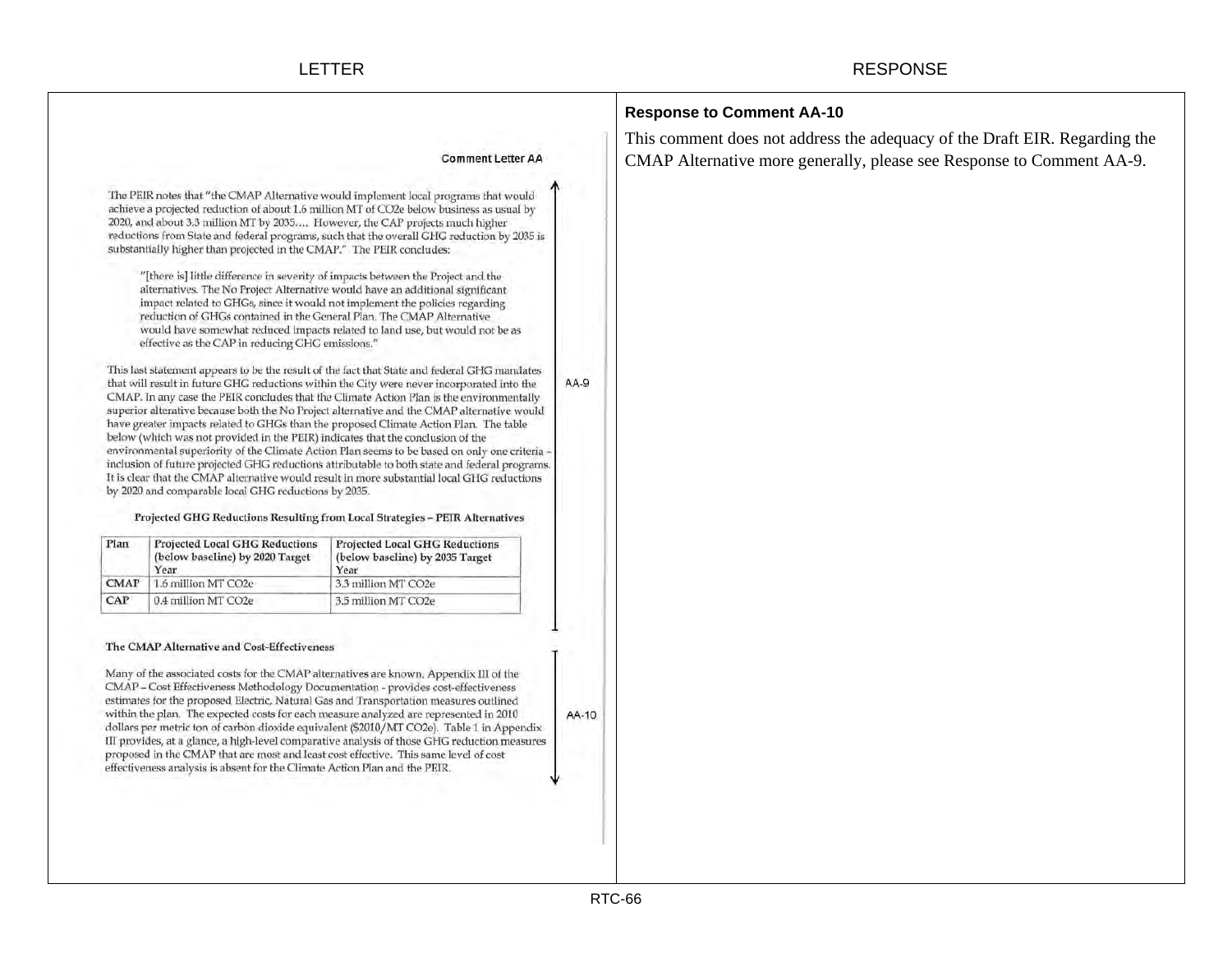|                                                                                                                                                                                                                                                                                                                                                                                                                                                                                                                                                                                                                                                                                                                                                                                                                                                                                                                                                                                                                                                                                                                                                                                                                                                                                                                                                                                                                                                                                                                                                                                                                                                                                                                                                                                                                                                                                                                                                                                                                                                                                                                                                                                                                                                                                                                                                                                                                                                                                                                                                                                                                                                                                                                                                                                                                                                                                                                                                                                                                                                                                                                                                                                                          | <b>Response to Comment AA-11</b> |
|----------------------------------------------------------------------------------------------------------------------------------------------------------------------------------------------------------------------------------------------------------------------------------------------------------------------------------------------------------------------------------------------------------------------------------------------------------------------------------------------------------------------------------------------------------------------------------------------------------------------------------------------------------------------------------------------------------------------------------------------------------------------------------------------------------------------------------------------------------------------------------------------------------------------------------------------------------------------------------------------------------------------------------------------------------------------------------------------------------------------------------------------------------------------------------------------------------------------------------------------------------------------------------------------------------------------------------------------------------------------------------------------------------------------------------------------------------------------------------------------------------------------------------------------------------------------------------------------------------------------------------------------------------------------------------------------------------------------------------------------------------------------------------------------------------------------------------------------------------------------------------------------------------------------------------------------------------------------------------------------------------------------------------------------------------------------------------------------------------------------------------------------------------------------------------------------------------------------------------------------------------------------------------------------------------------------------------------------------------------------------------------------------------------------------------------------------------------------------------------------------------------------------------------------------------------------------------------------------------------------------------------------------------------------------------------------------------------------------------------------------------------------------------------------------------------------------------------------------------------------------------------------------------------------------------------------------------------------------------------------------------------------------------------------------------------------------------------------------------------------------------------------------------------------------------------------------------|----------------------------------|
|                                                                                                                                                                                                                                                                                                                                                                                                                                                                                                                                                                                                                                                                                                                                                                                                                                                                                                                                                                                                                                                                                                                                                                                                                                                                                                                                                                                                                                                                                                                                                                                                                                                                                                                                                                                                                                                                                                                                                                                                                                                                                                                                                                                                                                                                                                                                                                                                                                                                                                                                                                                                                                                                                                                                                                                                                                                                                                                                                                                                                                                                                                                                                                                                          | See Response to Comment AA-5.    |
| <b>Comment Letter AA</b><br>It is precisely the type of analysis that should be completed for all of the Climate Action<br>Plan's proposed local GHG reduction measures (e.g., Strategies 1 through 5) to provide the<br>City and its taxpaying residents with a clear, concise, and readily understandable map<br>outlining the relative cost-effectiveness of each proposed strategy. The cost-effectiveness<br>analysis would also provide a more rigorous baseline for determining the actual superiority<br>of the Climate Action Plan relative to the No Project and CMAP alternatives, as outlined in<br>the PEIR.<br>SDG&E strongly encourages the City of San Diego to complete a detailed analysis of the<br>expected costs (in 2015 dollars) for each of the proposed local GHG reduction strategies prior<br>to adopting the Climate Action Plan. The City has repeatedly stated that the Climate Action<br>Plan, if adopted, will be reviewed annually without specifying what that review may include<br>or what parameters it would be based upon. A thorough cost-effectiveness analysis, when<br>completed, would provide a logical framework for annual review of each of the local GHG<br>reduction strategies and their overall effectiveness in achieving the GHG reduction objectives<br>outlined within the Climate Action Plan. The City has provided exactly this type of financial<br>analysis with previous plans, so it is concerning that nothing has been provided to date for<br>the Climate Action Plan.<br><b>Transportation Alternatives</b><br>The Transportation Strategy focuses on reducing emissions by reducing vehicle miles<br>traveled (VMT) through multimodal transportation options, and by decreasing the energy<br>intensity per miles travel by reducing idling and increasing electric vehicle use by improving<br>the electric vehicle infrastructure.<br>In addition to its support for electric vehicles, SDG&E strongly believes that natural gas is a<br>critical component of equitable and sustainable energy and climate action policies.<br>Unfortunately, the PEIR does not include the role and benefits of natural gas in the<br>transportation sector. Contrary to the discussion in the PEIR, natural gas is not just used for<br>generating electricity" and "heating homes and businesses" (Draft EIR page 3.G-7). Natural<br>gas is relied upon every day by residents and businesses throughout the City of San Diego to<br>cook food, heat water, operate fleets (e.g., transit buses, school buses, refuse trucks), do<br>laundry, and for space heating. San Diego's leading institutions - the military, universities<br>and colleges, hospitals, hotels, restaurants, and leading manufacturers - depend on natural<br>gas for their energy needs. Unfortunately, both the draft Climate Action Plan and the PEIR<br>fail to consider the vital role of natural gas in San Diego and the well documented potential<br>environmental benefits of natural gas, particularly with respect to electric generation to<br>reliably meet daily peak usage and in reducing emissions from petroleum-based heavy-duty<br>transportation. | AA-10<br>AA-11                   |
|                                                                                                                                                                                                                                                                                                                                                                                                                                                                                                                                                                                                                                                                                                                                                                                                                                                                                                                                                                                                                                                                                                                                                                                                                                                                                                                                                                                                                                                                                                                                                                                                                                                                                                                                                                                                                                                                                                                                                                                                                                                                                                                                                                                                                                                                                                                                                                                                                                                                                                                                                                                                                                                                                                                                                                                                                                                                                                                                                                                                                                                                                                                                                                                                          |                                  |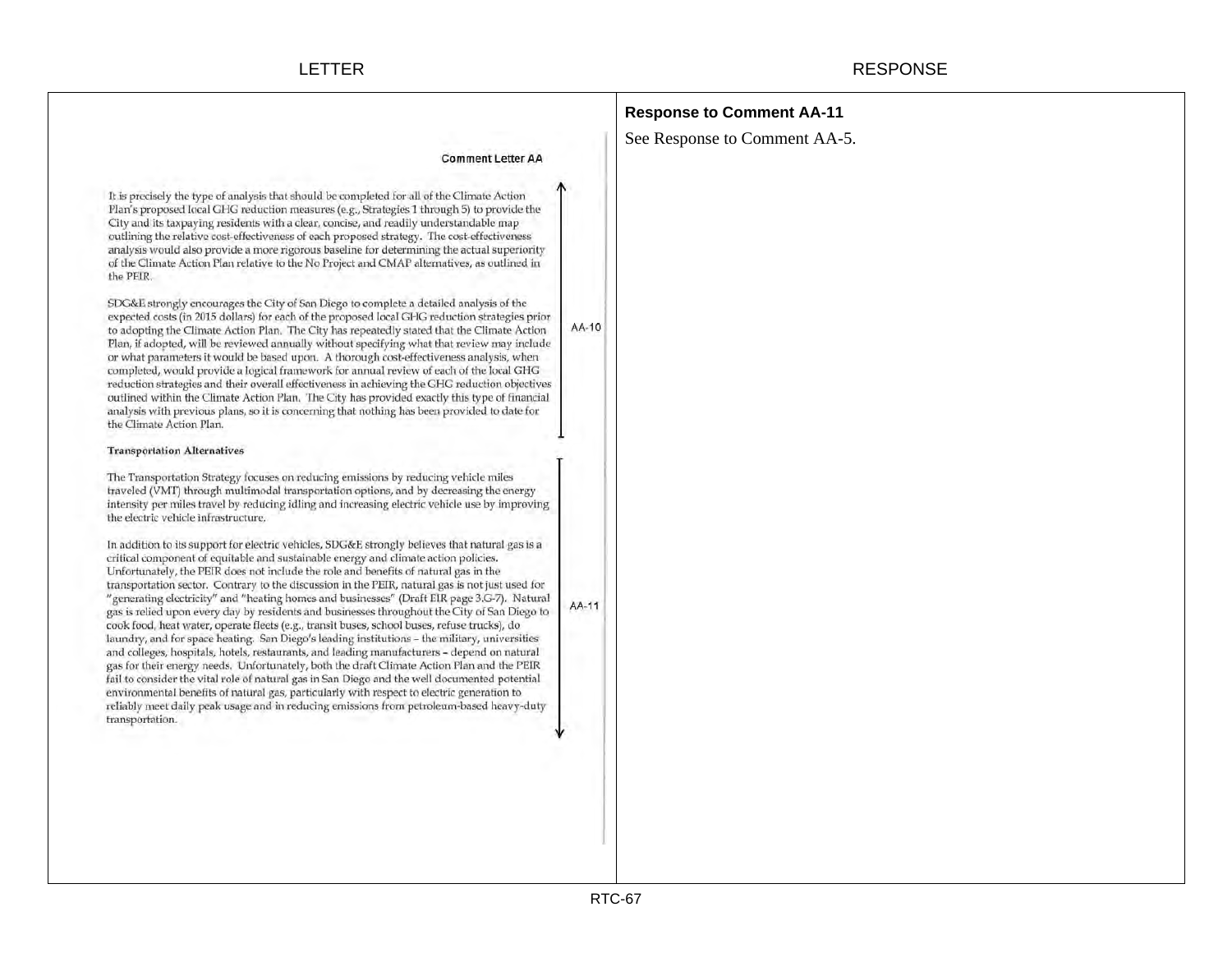Transportation accounts for nearly 44 percent of the region's GHG emissions, 88 percent of the region's SMOG, and 96 percent of the region's diesel particulate matter emissions.<sup>5</sup> Between the U.S.-Mexico border, the Port, the region's freeways, and a growing population, there can be no real "climate action" in the transportation sector without focusing on substituting natural gas for petroleum as a fuel source. Natural gas has 20 percent fewer emissions than diesel and 30 percent fewer GHG emissions than gasoline.<sup>6</sup> As noted by SANDAG, "[t]he state's 2050 vision for heavy-duty vehicles foresees CNG, LNG, propane, biodiesel and hybrid technologies with the greatest potential for displacing petroleum-based AA-11 fuels and improving efficiency."7

Without question, natural gas can be used to displace petroleum-based fuels to reduce air quality impacts and reduce GHG emissions. The draft Climate Action Plan and PEIR fail to consider natural gas as a transportation alternative and as a fundamental energy source for San Diego.

#### The Environmental Justice Alternative

Although the PEIR identifies an Environmental Justice Alternative, it is eliminated from further analysis in part because some actions, such as the development of transit and other alternative transportation modes specifically to service environmental justice communities "are not under the jurisdiction of the City" and the Environmental Justice Alternative is "not substantially different from the CAP" (Draft EIR page 8-3).

SDG&E agrees that the City does not have jurisdiction to implement many of the actions that AA-12 would most effectively address climate change in a way that protects and benefits environmental justice communities, including low income communities and communities of color. But without analyzing the costs and benefits of the draft Climate Action Plan, the City cannot and should not assume that every citizen - including especially environmental justice communities - would not be adversely impacted.

#### **SDG&E Description Update**

The Introduction and Environmental Setting (1-11) and Utilities (3.G-7) sections of the PEIR contains outdated information on SDG&E. Today, SDG&E has 3.4 million consumers that are served through 1.4 million electric meters and 870,000 gas meters. The PEIR states, "SDG&E produces electricity primarily at the Cabrillo (Encina) and South Bay Power Plants." The South Bay Power Plant, formerly owned by the Port of San Diego and operated by Dynegy, was retired from service on December 31, 2010, and imploded on February 2, 2013. The natural gas-fired Encina Power Station is owned by NRG Energy. It is not owned by SDG&E, therefore SDG&E does not produce power at that facility. SDG&E purchases electricity from the natural gas-fired Otay Mesa Energy Center owned by Calpine. SDG&E owns and operates the Palomar Energy Center in Escondido.

<sup>5</sup> California Air Resources Board (CARB), California GHG Emissions Inventory 2000-2012, released May 2014; CARB, 2013 Almanac; CARB, California Toxic Inventory 2010 (http://www.arb.ca.gov/toxics/cti/cti.htm).

<sup>6</sup> California Energy Commission, US Department of Energy.

## **Response to Comment AA-12**

As stated in Section 8, Alternatives, in addition to the lack of jurisdiction over transit projects, the environmental justice alternative was not selected because actions to improve conditions in environmental justice communities are already included in the General Plan, Housing Element, and CAP.

## **Response to Comment AA-13**

The following text changes have been made:

"SDG&E purchases raw energy supplies from various suppliers located outside of the city and transports those energy sources to local plants for processing. SDG&E purchases electricity from the Otay Mesa Energy Center, owned by Calpine, and SDG&E owns and operates the Palomar Energy Center in Escondido. SDG&E produces electricity at the Cabrillo (Encina) and South Bay Power Plants, as well other smaller power plants in the San Diego area. Once the energy is processed, it is sent to customers via SDG&E's system of transmission lines." (Introduction, page 1-11)

"…Gas and Electric Substations and Transmission Lines, identifies some of SDG&E's facilities within the City. SDG&E produces electricity primarily at the Cabrillo (Encina) and South Bay Power Plants, as well other smaller power plants SDG&E purchases electricity from the Otay Mesa Energy Center, owned by Calpine, and SDG&E owns and operates the Palomar Energy Center in Escondido, which is then sent to customers through various transmission lines." (Section 3.G Utilities, Page 3.G-7)

AA-13

SANDAG Regional Energy Strategy, page 96.